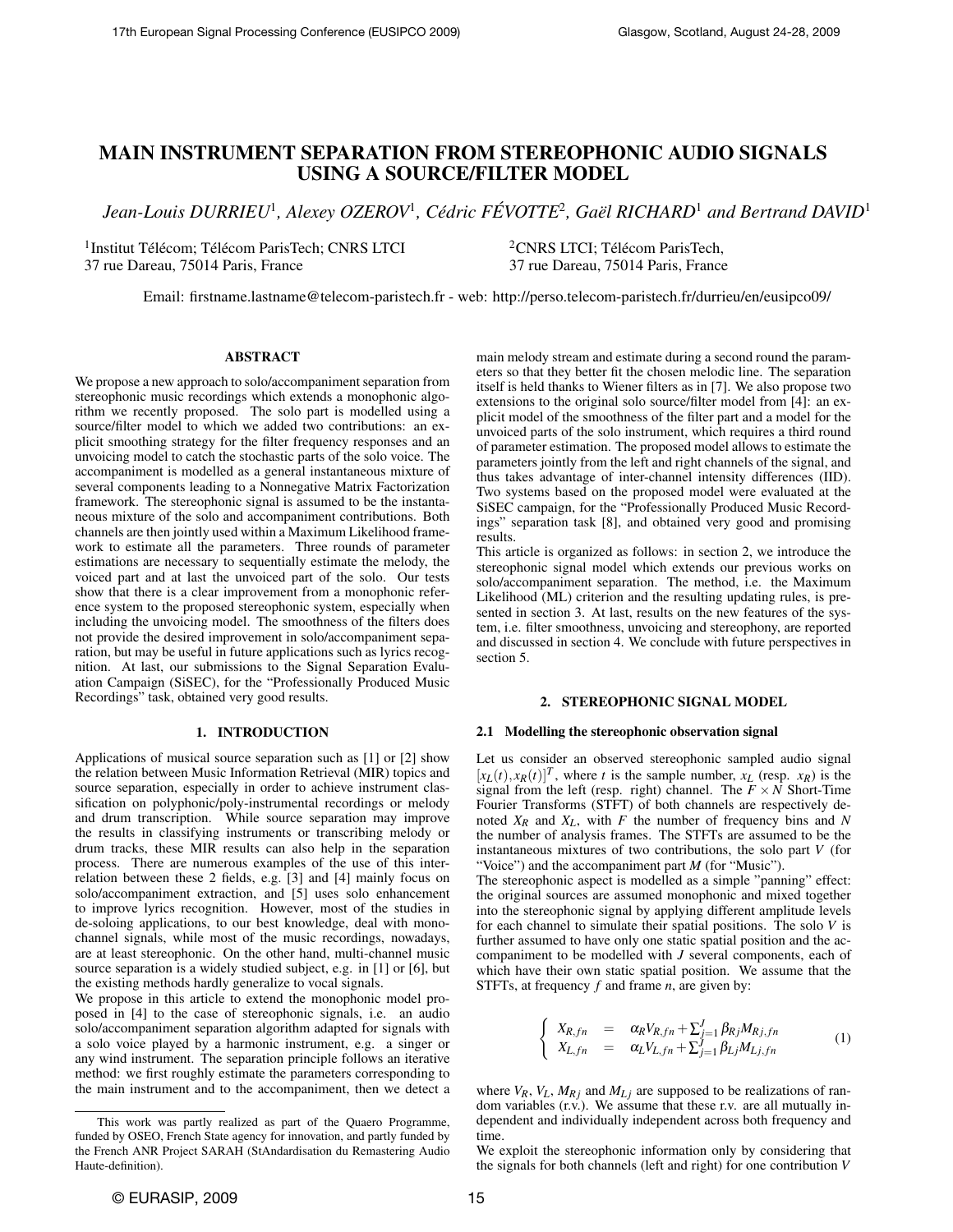or *M* share the same statistical characteristics:

$$
\begin{aligned}\n\left\{ V_{R,fn} \right\} &\sim \mathcal{N}_c(0, S_{V,fn}) \text{ and } \left\{ \begin{array}{c} M_{Rj,fn} \\ M_{Lj,fn} \end{array} \right\} \sim \mathcal{N}_c(0, S_{M,j,fn})\n\end{aligned}
$$
\n(2)

where  $\mathcal{N}_c(0, \sigma_Z^2)$  stands for complex proper Gaussian distribution with probability density function (pdf):

$$
N_c(Z;0,\sigma_Z^2) = \frac{|Z|}{\pi \sigma_Z^2} \exp\left(-\frac{|Z|^2}{\sigma_Z^2}\right).
$$
 (3)

 $S_{V,fn}$  and  $S_{M,j,fn}$  are the variances for the solo signal and for the  $j<sup>th</sup>$  component of the accompaniment, at frequency  $f$  and frame  $n$ . These variances are explicitly parameterized as in [4] as explained in section 2.2.

The resulting stereophonic signal therefore is distributed as follows:

$$
\begin{cases}\nX_{R,fn} & \sim \mathcal{N}_c\left(0, \alpha_R^2 S_{V,fn} + \sum_{j=1}^J \beta_{Rj}^2 S_{M,j,fn}\right) \\
X_{L,fn} & \sim \mathcal{N}_c\left(0, \alpha_L^2 S_{V,fn} + \sum_{j=1}^J \beta_{Lj}^2 S_{M,j,fn}\right)\n\end{cases} (4)
$$

Our model is closely related to classical multi-channel source separation for instantaneous mixtures. Let  $X_{fn} = [X_{R,fn}, X_{L,fn}]^T$  be the stereophonic observation vector and

$$
A = \left[ \begin{array}{cccc} \alpha_R & \beta_{R1} & \dots & \beta_{Rj} & \dots & \beta_{RJ} \\ \alpha_L & \beta_{L1} & \dots & \beta_{Lj} & \dots & \beta_{LJ} \end{array} \right]
$$

the mixing matrix. If we drop the indices *R* and *L* in the right-hand side of equation (1), the model can be re-written as:

$$
X_{fn} = \left[\begin{array}{cccc} \alpha_R & \beta_{R1} & \dots & \beta_{RJ} \\ \alpha_L & \beta_{L1} & \dots & \beta_{LJ} \end{array}\right] \left[\begin{array}{c} V_{fn} \\ M_{1,fn} \\ \dots \\ M_{J,fn} \end{array}\right] = A \left[\begin{array}{c} V_{fn} \\ M_{1,fn} \\ \dots \\ M_{J,fn} \end{array}\right] \tag{5}
$$

The observed signal is the instantaneous mixture of all the contributions  $V_{fn}$ ,  $M_{j,fn}$  for  $j \in [1, J]$ . Such a model was used in [9]. We however chose the model described by equation (1) because it leads to a simpler parameter estimation. Such a model may also be more robust to modelling errors, especially when the observed signal is not an instantaneous mixture.

Another difference between the proposed system and [9] is also the specific model we use for the solo part. The technique in [9] is blind and principally uses the spatial directions to cluster the basis spectra into different sources. The proposed system uses a production model for the main instrument in order to identify and separate it. In audio recordings, several instruments can indeed be mixed with the same direction: both the singer and bass tracks could, for instance, be panned "in the middle". In such a case, the proposed algorithm will be able to separate these two sources, while [9] would need human intervention.

## 2.2 Solo part source/filter model

We assume that the solo part is played by a monophonic and harmonic instrument, e.g. a human singer. We use the source/filter model proposed in [4], which is well adapted to this type of signal and we integrate an additional smoothness constraint on the filter frequency responses inspired by [10] as well as a model for the unvoiced parts of the solo voice.

For the variance  $S_{V,fn}$  of the solo voice, the speech-processing inspired source/filter model already obtained good results [4]. It allows the algorithm to seek for harmonic signals, thanks to a glottal source model on the source part, while still able to adapt the amplitudes of the different harmonics in the spectral comb through the filter shape estimation. The variance is parameterized as follows:

$$
S_{V,fn} = S_{\Phi,fn} S_{F_0,fn}
$$

with  $S_{\Phi,fn}$  and  $S_{F_0,fn}$  respectively the filter and the source contributions to the variance. We denote the  $F \times N$  variance matrices  $S_V$ ,  $S_{\Phi}$  and  $S_{F_0}$  the matrices whose entries respectively are  $S_{V,fn}$ ,  $S_{\Phi,fn}$ and  $S_{F_0,fn}$ .

*A unified voiced/unvoiced source model*: the source variance is modelled as a non-negative linear combination of the spectral combs of all the  $N_{F_0}$  possible (allowed) fundamental frequencies. These spectra form a  $F \times N_{F_0}$  matrix  $W_{F_0}$ . The associated amplitude coefficients form a  $N_{F_0} \times N$  matrix  $H_{F_0}$  such that :

$$
S_{F_0} = W_{F_0} H_{F_0} \tag{6}
$$

It is worth noting that this formalism allows for a wide range of possibilities. It was first designed to fit voiced parts of the solo instrument [4] but one can add another "unvoiced" basis vector to  $W_{F_0}$ and set it to a uniform value for all the frequencies: it then models the expected source part for unvoiced sounds. As described in section 3.4, we prefer to estimate this unvoiced part in an additional round of parameter estimation, in order to avoid catching too many other "noisy" components, e.g. drums, which do not correspond to the main (melodic) instrument.

*A smoothing strategy for the filter part*: similarly, we define the  $F \times K$  filter dictionary matrix  $W_{\Phi}$ , where *K* is the number of different filter shapes that are allowed. The activation coefficient for the resulting filters in  $S_{\Phi}$  form the  $K \times N$  matrix  $H_{\Phi}$  such that  $S_{\Phi} = W_{\Phi}H_{\Phi}$ . To model the smoothness of these filter frequency responses we introduce a  $F \times P$  dictionary of smooth "atomic" elements *W*<sub>Γ</sub>. Each filter, i.e. each column vector from *W*<sub>Φ</sub>, is then decomposed on this basis, as being a non-negative linear combination of the column vectors of  $W_{\Gamma}$ . We then define the  $P \times K$  matrix *H*<sub>Γ</sub> such that:  $W_{\Phi} = W_{\Gamma} H_{\Gamma}$ . By construction, each filter in  $W_{\Phi}$  is the sum of smooth functions, and is therefore also smooth.

$$
S_{\Phi} = W_{\Phi} H_{\Phi} = W_{\Gamma} H_{\Gamma} H_{\Phi} \tag{7}
$$

At last, the variance matrix  $S_V$  for the solo part is parameterized as follows, where the dot '.' represents element-wise product between the matrices:

$$
S_V = S_{\Phi}.S_{F_0} = (W_{\Gamma} H_{\Gamma} H_{\Phi}). (W_{F_0} H_{F_0})
$$
\n(8)

We will refer to this solo voice model (and by extension to the complete solo/accompaniment model) as the "Instantaneous Mixture Model" (IMM), in contrast with the "Gaussian Mixture Model" (GMM) as used in [11]. Indeed, the source part can be seen, in its temporal counter-part, as the instantaneous mixture of all the possible notes, with amplitudes corresponding to the activation coeffi $c$ *ients*  $H_{F_0}$ .

#### 2.3 Accompaniment model

As in [4], each of the *J* components for the accompaniment music is modelled as a centered Gaussian whose variance at frequency *f* and frame *n* is:

$$
S_{M,j,fn} = w_{fj}h_{jn}
$$

For each channel  $C \in \{R, L\}$ , we can therefore compute the global variance for the accompaniment  $S_{M_C,fn}$ :

$$
S_{M_C,fn} = \sum_{j=1}^{J} \beta_{Cj}^{2} S_{M,j,fn} = \sum_{j=1}^{J} w_{fj} \beta_{Cj}^{2} h_{jn} = [W_M B_C H_M]_{fn}, \quad (9)
$$

where we introduced the following matrices: the  $F \times J$  dictionary matrix  $W_M$ , such that  $W_M(f, j) = w_{f, j}$ , the  $J \times J$  matrix  $B_C = \text{diag}(\beta_{C_j}^2)$  and the *J* × *N* amplitude coefficient matrix *H<sub>M</sub>*,  $H_M(j,n) = h_{in}$ .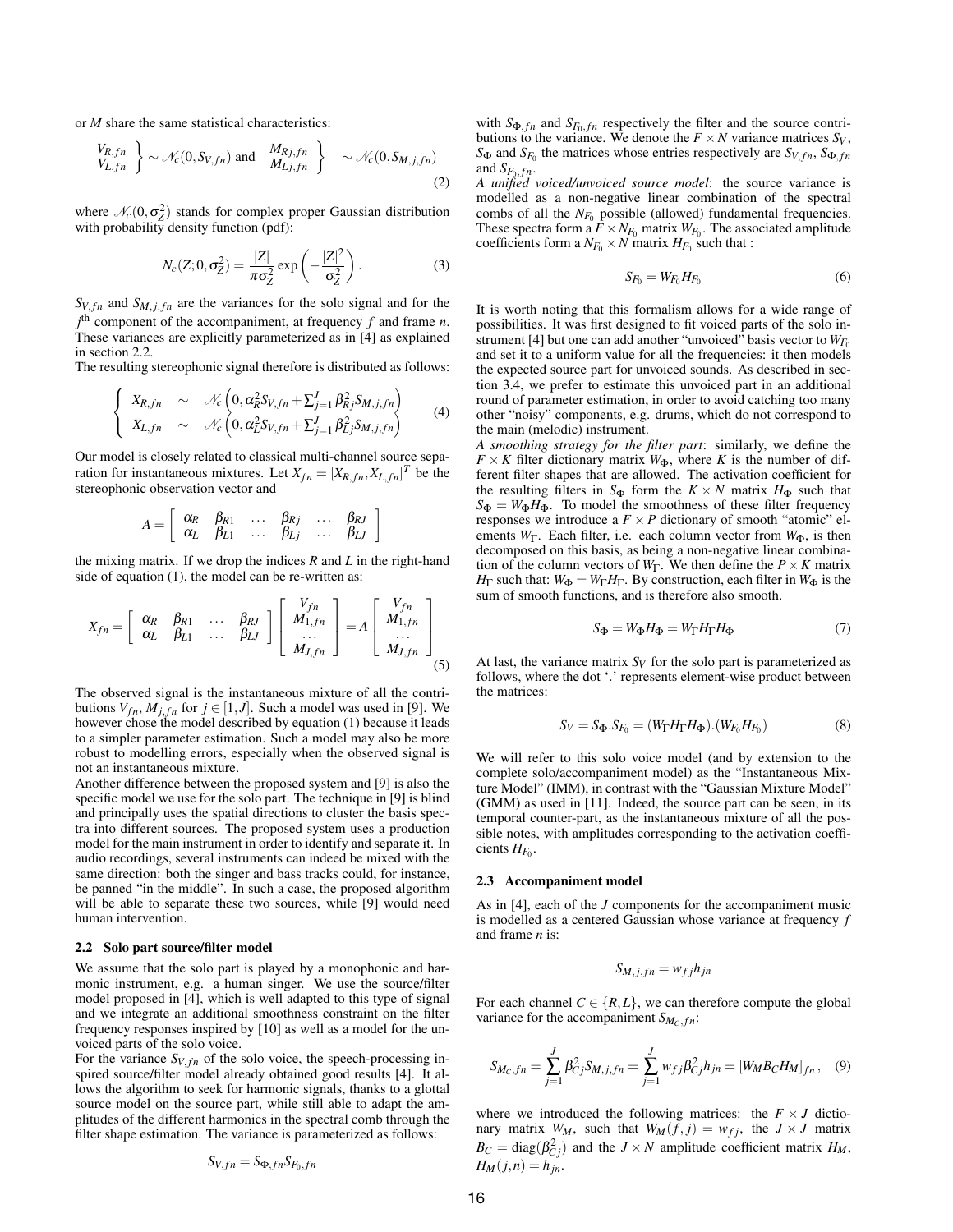#### 3. METHOD

#### 3.1 Maximum Likelihood (ML) parameter estimation

The parameters to be estimated are  $\Theta = \{H_{\Gamma}, H_{\Phi}, H_{F_0}, W_M, H_M, \alpha_R, \alpha_L, B_R, B_L\}$ . The dictionary matri- ${H_{\Gamma}, H_{\Phi}, H_{F_0}, W_M, H_M, \alpha_R, \alpha_L, B_R, B_L}$ . The dictionary matrices *W*<sup>Γ</sup> and *WF*<sup>0</sup> are fixed:

- $W_{F_0}$  is set using the glottal source model *KL-GLOTT88* [12] to obtain spectral "combs" plus, when needed, the unvoicing basis vector,
- *W*<sub>Γ</sub> is set by using overlapping Hann functions covering the whole frequency range.

Thanks to our independency assumptions in time, frequency and between the channels, the log-likelihood  $C(\Theta)$  of the observations writes:

$$
C(\Theta) = \sum_{fn} \log N_c(X_{R,fn}; 0, S_{X_R,fn}) + \log N_c(X_{L,fn}; 0, S_{X_L,fn}), \quad (10)
$$

where the variances for the left and right channels are given thanks to equations  $(4)$ ,  $(8)$  and  $(9)$ :

$$
S_{X_R,fn} = \alpha_R^2 [(W_{\Gamma} H_{\Gamma} H_{\Phi}). (W_{F_0} H_{F_0})]_{fn} + [W_M B_R H_M]_{fn}
$$
 (11)

$$
S_{X_L,fn} = \alpha_L^2 [(W_{\Gamma} H_{\Gamma} H_{\Phi}). (W_{F_0} H_{F_0})]_{fn} + [W_M B_L H_M]_{fn}
$$
 (12)

## 3.2 Indeterminacies

The criterion (10) suffers from several indeterminacies. Scale indeterminacy arises first with the distribution of the energy between the dictionary matrices *W*Γ, *WF*<sup>0</sup> and *WM* and their corresponding amplitude matrices  $H_{\Gamma}$  (and  $H_{\Phi}$ ),  $H_{F_0}$  and  $H_M$ , as well as between  $H_{\Phi}$  and  $H_{F_0}$ : we solve this problem by normalizing the columns of *W*Γ, *WF*<sup>0</sup> , *WM*, *H*<sup>Γ</sup> and *H*Φ. The scale indeterminacy concerning the mixing coefficients can be similarly avoided by normalizing the columns of the mixing matrix *A*.

#### 3.3 Parameter updating rules

Our formalism is similar to Non-negative Matrix Factorization (NMF), especially for the accompaniment part as can be seen in [13]. We therefore derive an estimation algorithm that is based on "classical" derivations for this type of problems, and obtain multiplicative updating rules that iteratively aim at increasing our ML criterion (10) by re-estimating the parameters.

The partial derivatives for each parameter  $\theta$  in  $\Theta$  can always be represented in our case as:  $\frac{\partial C(\Theta)}{\partial \theta} = P(\theta) - Q(\theta)$ , where *P* and *Q* are positive functions. Following NMF methodology as in [4], the multiplicative updates are such that  $\theta_{\text{new}} \leftarrow \theta_{\text{old}} \frac{P(\theta)}{O(\theta)}$  $rac{F(\theta)}{Q(\theta)}$ .

Algorithm 1 gives the resulting updating rules, where, for convenience, the power spectrograms are noted  $D_{X_R} = |X_R|^2$  and  $D_{X_L} =$  $|X_L|^2$ .  $S_{X_R}$  and  $S_{X_L}$  are computed thanks to equations (11) and (12). The solo parts  $S_{F_0}$  and  $S_{\Phi}$  are computed with equations (6) and (7). We use a point '.' to represent Hadamard product and the convention for the power, " $(\omega)$ ", is used for elementwise exponentiation on the matrix. The "sum" operator stands for a summation over all the elements of the argument matrix.

There is no proof of convergence for Algorithm 1 but in our experiments, the criterion was always increasing over the iterations. The updating rules are very similar to "classical" NMF rules for Itakura-Saito divergence [13]. The normalizations discussed in section 3.2 are done after each update of the corresponding parameter. The matrices  $B_C$  are initialized with 0 for the off-diagonal elements, hence the updates (19) also return the desired diagonal matrices.

## 3.4 Solo/Accompaniment Separation System

The proposed iterative system flow is similar to [4]:

1. *1st (unconstrained) parameter estimation round* using Algorithm 1,

Algorithm 1 "IMM" Algorithm: Parameter updating rules for stereophonic signals

$$
H_{F_0} \leftarrow H_{F_0} \cdot \frac{W_{F_0}^T (\alpha_R^2 S_{\Phi} S_{X_R}^{(-2)} . D_{X_R} + \alpha_L^2 S_{\Phi} S_{X_L}^{(-2)} . D_{X_L})}{W_{F_0}^T (\alpha_R^2 S_{\Phi} S_{X_R}^{(-1)} + \alpha_L^2 S_{\Phi} S_{X_L}^{(-1)})}
$$
(13)

$$
H_{\Phi} \leftarrow H_{\Phi} \cdot \frac{\left(W_{\Gamma} H_{\Gamma}\right)^{T} \left(\alpha_{R}^{2} S_{F_{0}} \cdot S_{X_{R}}^{(-2)} \cdot D_{X_{R}} + \alpha_{L}^{2} S_{F_{0}} \cdot S_{X_{L}}^{(-2)} \cdot D_{X_{L}}\right)}{\left(W_{\Gamma} H_{\Gamma}\right)^{T} \left(\alpha_{R}^{2} S_{F_{0}} \cdot S_{X_{R}}^{(-1)} + \alpha_{L}^{2} S_{F_{0}} \cdot S_{X_{L}}^{(-1)}\right)}
$$
\n(14)

$$
H_M \leftarrow H_M \cdot \frac{(W_M B_R)^T (S_{X_R}^{(-2)} \cdot D_{X_R}) + (W_M B_L)^T (S_{X_L}^{(-2)} \cdot D_{X_L})}{(W_M B_R)^T (S_{X_R}^{(-1)}) + (W_M B_L)^T (S_{X_L}^{(-1)})} \tag{15}
$$

$$
H_{\Gamma} \leftarrow H_{\Gamma} \cdot \frac{W_{\Gamma}^{T}(\alpha_{R}S_{F_{0}}.S_{X_{R}}^{(-2)}.D_{X_{R}} + \alpha_{L}S_{F_{0}}.S_{X_{L}}^{(-2)}.D_{X_{L}})H_{\Phi}^{T}}{W_{\Gamma}^{T}(\alpha_{R}S_{F_{0}}.S_{X_{R}}^{(-1)} + \alpha_{L}S_{F_{0}}.S_{X_{L}}^{(-1)})H_{\Phi}^{T}}
$$
(16)

$$
W_M \leftarrow W_M \cdot \frac{(S_{X_R}^{(-2)} \cdot D_{X_R})(B_R H_M)^T + (S_{X_L}^{(-2)} \cdot D_{X_L})(B_L H_M)^T}{(S_{X_R}^{(-1)})(B_R H_M)^T + (S_{X_L}^{(-1)})(B_L H_M)^T}
$$
(17)

$$
\alpha_C \leftarrow \alpha_C \frac{\text{sum}\left(S_V.S_{X_C}^{(-2)}.D_{X_C}\right)}{\text{sum}\left(S_V.S_{X_C}^{(-1)}\right)}, \text{ for } C \in \{R, L\} \tag{18}
$$

$$
B_C \leftarrow B_C \cdot \frac{W_M^T(S_{X_C}^{(-2)} \cdot D_{X_C}) H_M^T}{W_M^T(S_{X_C}^{(-1)}) H_M^T}, \text{ for } C \in \{R, L\}
$$
 (19)

- 2. *Melody tracking:* a smooth path of fundamental frequencies is computed from the corresponding activation coefficients  $H_{F_0}$ , using a Viterbi algorithm; the chosen path thus accomplishes a trade-off between its energy and the transitions between successive *f*<sup>0</sup> frequencies,
- 3. 2nd parameter estimation round using Algorithm 1 and  $\bar{H}_{F_0}$  as initialisation for  $H_{F_0}$ :
	- Solo and accompaniment separation using the corresponding Wiener filters, on each channel  $\rightarrow$  "voiced"-IMM (V-IMM),
	-
- 4. *3rd parameter estimation round*, including the "unvoicing" basis vector in  $W_{F_0}$  and with  $W_{\Phi}$  (i.e.  $H_{\Gamma}$ ) fixed:
	- Separation by Wiener filters, on each channel
	- $\rightarrow$  "voiced+unvoiced"-IMM (VU-IMM).

Figure 1 also depicts the flow of the system. Each of the three rounds of parameter estimation correspond to 500 iterations of Algorithm 1. For the first round, the parameters are randomly initialized with a set  $\Theta_0$ . For the second round, they are also randomly initialized, except the amplitude matrix for the solo source part which is initialized as in [4]: a matrix  $\bar{H}_{F_0}$  is obtained from the tracked main melody and the firstly estimated matrix  $H_{F_0}$  by setting to 0 all the coefficients that are outside a scope of a quarter tone from the estimated melody. These values remain null through the multiplicative rule (13).  $\tilde{H}_{F_0}$  is then used as initial  $H_{F_0}$  matrix for the second estimation round. After this second round, we obtain a first solo/accompaniment separation result (V-IMM), where only the voiced parts of the solo were taken into account. We obtain stereophonic STFT "images" of the estimated solo  $\hat{V}_{V\text{-IMM}}$  and accompaniment  $\hat{M}_{\text{V-IMM}}$  by applying the corresponding Wiener filters as in [4], individually on each channel. These images are such that:

$$
\hat{V}_{\text{imag},fn} = \left[ \begin{array}{c} \alpha_R \hat{V}_{R,fn} \\ \alpha_L \hat{V}_{L,fn} \end{array} \right] \text{ and } \hat{M}_{\text{imag},fn} = \left[ \begin{array}{c} \hat{M}_{R,fn} \\ \hat{M}_{L,fn} \end{array} \right],
$$

where  $\alpha_R \hat{V}_{R,fn}$ ,  $\alpha_L \hat{V}_{L,fn}$ ,  $\hat{M}_{R,fn}$  and  $\hat{M}_{L,fn}$  respectively are the Wiener estimators of the right and left channels of the solo and of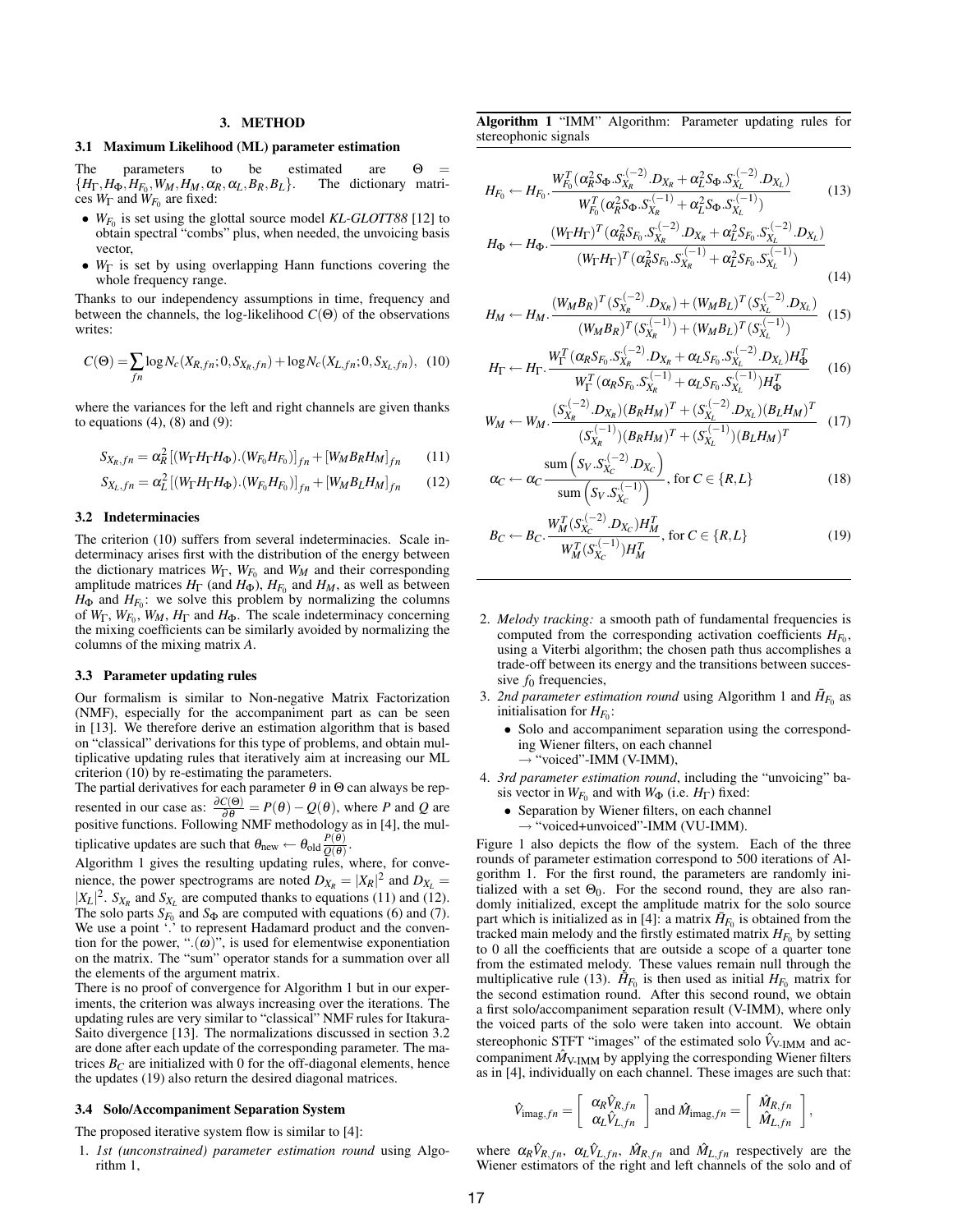

Figure 1: Solo/Accompaniment Separation System Flow

the right and left channels of the accompaniment. The audio tracks are then obtained by an overlap-add procedure applied individually on each channel of these STFT images.

At last, the initial parameters for the third round are the parameters estimated from the second round, except for  $W_{F_0}$ , to which we add the unvoiced basis vector. We assume, by fixing the filter dictionary  $W_{\Phi}$  for this round, that the unvoiced parts of the solo instrument are generated by the same filters as for the voiced parts. The algorithm therefore catches unvoiced components whose spectral characteristics actually fit the previously estimated filter shapes. This new separation result is referred to as the VU-IMM, with the estimated images  $\hat{V}_{\text{VU-IMM}}$  and  $\hat{M}_{\text{VU-IMM}}$ .

## 4. RESULTS

#### 4.1 Database and evaluation criteria

Our development database is based on the multiple track recordings from the MTG MASS database [14]. We generated 13 synthetic instantaneous mixtures from the available multi-track data. The sampling rate is 44100Hz. The STFTs are computed on analysis windows of 2048 samples (46.44ms), with a hopsize of 256 samples (5.8ms, overlapping rate of 87.5%). We use a "sinebell" weighting window, both for analysis and synthesis.

The fundamental frequencies of the source part for the solo voice range from 60Hz to 1000Hz, with 96 *f*0s per octave. This results in  $N_{F_0} = 391$  basis vectors in  $W_{F_0}$ . For the filters, we chose  $P = 30$ Hann atomic elements for *W*Γ, with an overlap rate of 75%, covering the whole frequency range. This corresponds to elementary smooth filters with a constant "bandwidth" of about 3kHz. The number of filters is fixed to  $K = 9$  and the number of spectra for the accompaniment to  $R = 50$ .

We evaluate our systems with the criteria defined for SiSEC, explained in [15]: Signal to Distortion Ratio (SDR), Image to Spatial distortion Ratio (ISR), Source to Interference Ratio (SIR) and Sources to Artefacts Ratio (SAR). We also refer to SDR (resp. SIR) "gains" (gSDR and gSIR) as being the difference between the SDR (resp. SIR) obtained by the estimated tracks and the SDR (resp. SIR) computed by setting the original stereophonic mixture as the estimated track.

We report the results for 5 systems in table 1: V-IMM and VU-IMM, each without (0) and with (1) the smooth filter model. The system "Mono" is the monophonic system [4], applied separately to each channel. Some audio examples are also available on-line<sup>1</sup>.

#### 4.2 Smooth filters and unvoicing model

The results in table 1 first show that the performances in source separation with and without the smooth filter algorithm are not significantly different. This feature does not seem to be able to discriminate the timbre of the solo instrument from the accompaniment ones, since the extracted solo occasionally switches from the desired instrument to some instruments of the accompaniment. The main interest of obtaining smooth filters however lies in the better "semantics" that these spectral shapes may convey, rather than the direct improvement in source separation. As part of a production model for the solo instrument, the smoothness of the filters is more realistic than having unconstrained filters. It may therefore be useful for recognition purposes. In a supervised framework, it can also be used to learn spectral shapes that are characteristic for a given instrument.

The unvoicing model seems to lead to better results since VU-IMM in general obtained better results than V-IMM on our database. However, the difference between the criteria is not significantly high, and informal listening of the estimated tracks reveals that most of the unvoiced parts that are caught actually correspond to drum sounds. We also noticed that only some of the desired unvoiced solo parts are extracted: especially for the excerpts by "Tamy", from the SiSEC "Professionally Produced Music Recordings" [8], with a guitar as accompaniment instrument, some consonnants are missing in the extracted solo. This may show that the unvoicing model, i.e. assuming that the unvoiced parts share the same filter shapes as the voiced parts, is not complete and may need to be further extended in order to take into account the other potential unvoiced components.

#### 4.3 Stereophonic vs. monophonic algorithm

In order to compare the monophonic algorithm [4] and the proposed algorithm in the same conditions, we create a "pseudo" stereophonic result from [4] by applying the algorithm on both channels, separately and independently.

The table 1 shows that the performances are significantly improved by the use of the proposed stereophonic algorithms. In the stereophonic framework, the melody is estimated once for both channels and the energy variation for a single contribution, e.g. the solo, of one channel is therefore proportional to that of the other channel: the result is therefore more coherent, and this way we avoid obtaining separated signals that are randomly "floating" from one side to the other. Applying the monophonic algorithm independently on each channel does not guarantee this coherence.

Contrary to [3], our approach is also general enough to deal with "truly" stereophonic signals, even when the solo instrument is not exactly panned in the middle: allowing this flexibility therefore improves the separation of the accompaniment.

#### 4.4 SiSEC campaign results

At last, early versions of the proposed systems were evaluated at the SiSEC evaluation campaign for "Professionally Produced Music Recordings" [8]. We provided the extracted female singer voice and the extracted background music (the guitar) for the first song by "Tamy" using two of the afore-mentionned methods, V-IMM and VU-IMM, both with smoothed filters.

The results in terms of SDR are given in table 2. Details for the other systems can be found in [15]. We ordered the systems by decreasing mean between the obtained SDR for the singer and guitar extractions. The result from the previous sections are confirmed, since VU-IMM performs better than V-IMM. Compared to the other participants, VU-IMM achieved the second mean SDR value, after Cancela [16], whose systems share an interesting similarity with our algorithms: they also explicitly model the solo part using the melodic line (with the fundamental frequencies in Hz). The results obtained during this evaluation tend to prove or at least to validate the use of this information in order to successfully separate (monophonic) melodic instruments. This type of "knowledge-based" approaches are then to be compared with more classical approaches for source separation, more "data-driven". The drawback is that

<sup>1</sup> http://perso.telecom-paristech.fr/durrieu/en/eusipco09/